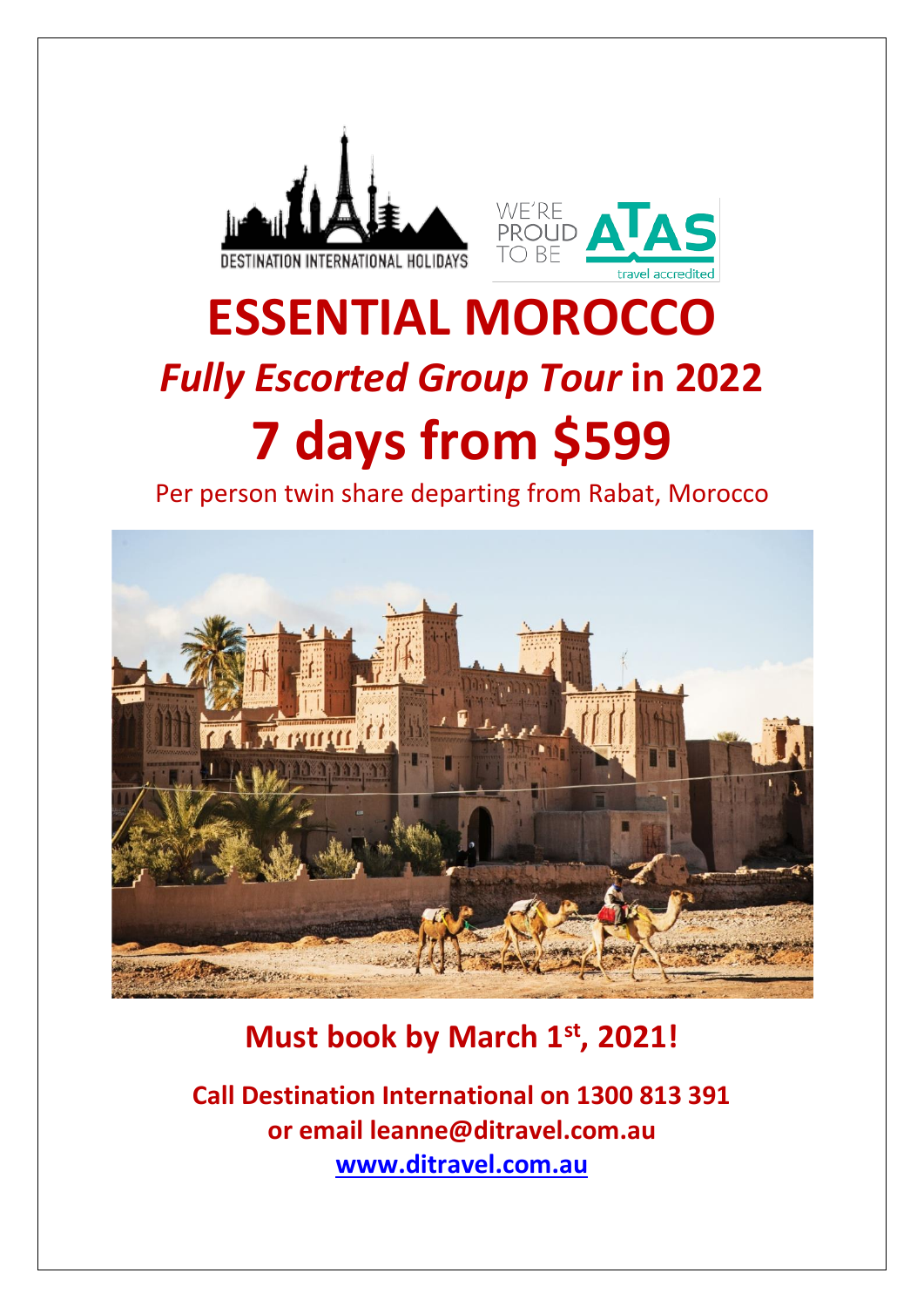# **Departs Rabat, Morocco every Sunday in 2022!**

# **Price is \$599 per person twin share**

Please enquire for single supplement

# **Escorted Tour Includes**

- 6 nights First Class accommodations
	- o 1 night Rabat
	- o 2 nights Fez
	- o 2 nights Marrakesh
	- o 1 night Casablanca
- Hotel porterage, taxes, fees & service charges
- 7 meals: 6 breakfasts, 1 dinner with wine
- Sightseeing per itinerary in modern air-conditioned motor coach
- Services of English-speaking tour manager throughout
- Entrance fees per itinerary

# **Special Features**

- City tour of Rabat; view the Royal Palace, Oudaya Kasbah and Hassan Tower
- Visit the ancient Roman ruins of Volubilis, a UNESCO World Heritage Site
- Take a short bus tour of the imperial city of Fez
- View Hassan II Mosque, built to commemorate the former king's 60th birthday

# **Excluded from the package**

- Single supplement (please enquire)
- Travel insurance (essential)
- Airport transfers\*
- Optional day tours
- Any additional food and drinks not mentioned
- Personal expenses (souvenirs, laundry etc)
- Any other items/expenses not mentioned

\*Arrival transfer from Casablanca Airport to Rabat can be pre-purchased if required.

*Subject to confirmation by hotels, tour company and local operators. Booking conditions and cancellation fees apply.*

# **Call Destination International on 1300 813 391 for enquiries & reservations.**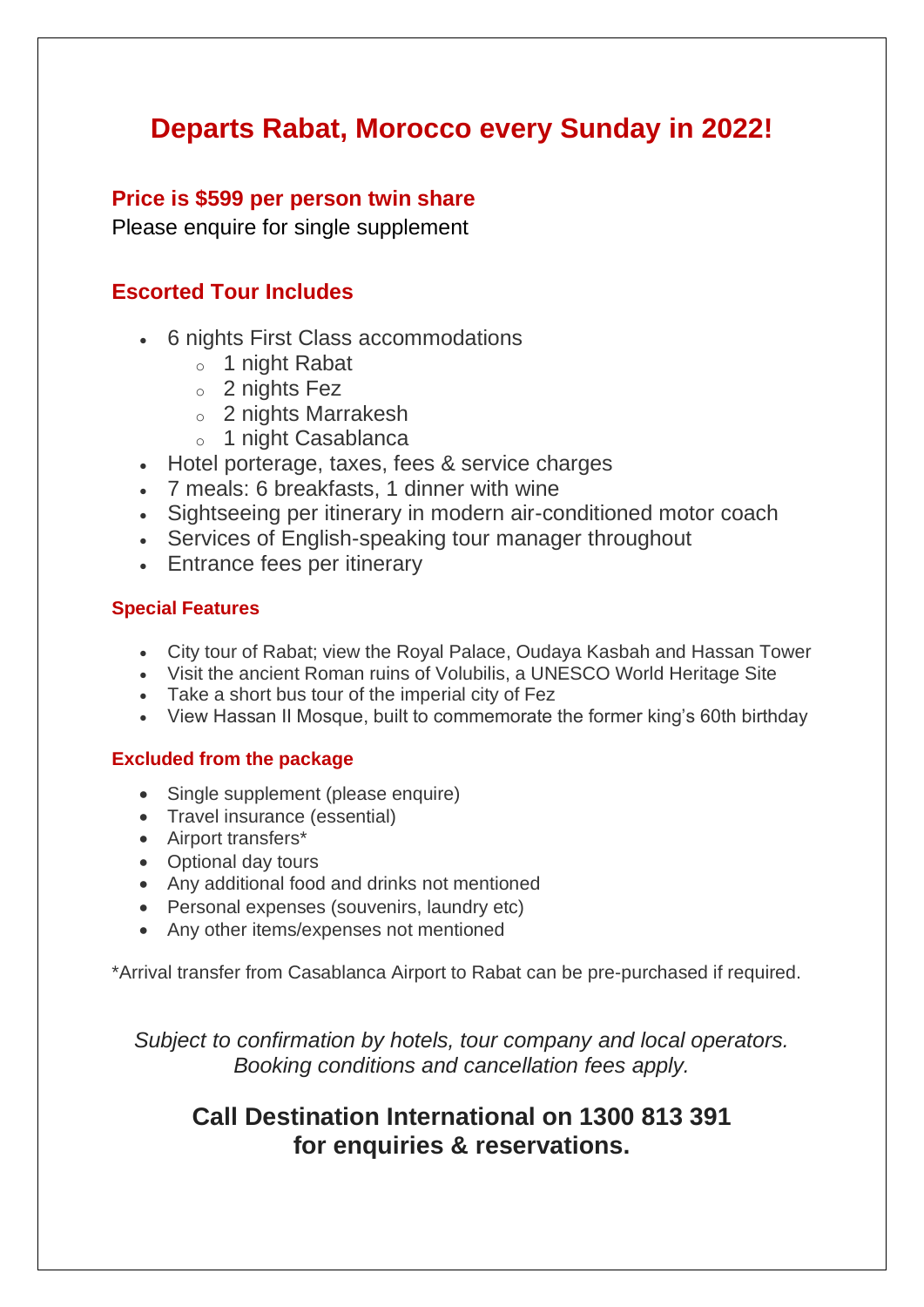# **Is This Trip Right for You?**

This value program provides the comfort of an escorted tour, with the freedom to explore on your own. Minimal inclusions plus a variety of optional excursions allow maximum customization. This program is active and involves walking over various surfaces. The pace is fast, as it includes visits to numerous sites. The longest day spent on the bus is between Fez and Marrakesh, which is approximately 7 hours. The earliest wakeup call is 6am. While most of the sightseeing lasts between 1 to 3 hours, the full day Fez optional tour is approximately 6 hours. A variety of airfare options are available for this program, including some low-cost fares which may exclude complimentary checked luggage and advance seat assignments. Please contact us for travel options that will suit you best.

During Ramadan (**Apr 2 - May 1, 2022**), historic and cultural sites may close early and operate with minimal staff. The order of sightseeing may be changed to accommodate the holiday observance. Traffic congestion is common during Ramadan. Some hotels and restaurants may not serve alcoholic beverages. Entertainment may be limited to be respectful of the holiday observance. Modest dress is suggested during Ramadan (no shorts, short skirts, or sleeveless tops). Use discretion when drinking, eating, and smoking in public between sunrise and sunset.

# **Call Destination International on 1300 813 391 for more information or email leanne@ditravel.com.au**

# **ITINERARY:**

#### **DAY 1 - Arrive in Casablanca & Transfer to Rabat**

Arrive in Casablanca and transfer to your hotel (if pre-purchased) in Rabat. You have the rest of the day at leisure to explore the capital city of Morocco or relax for your upcoming adventure. This evening at your hotel, enjoy an orientation meeting with your Tour Manager and fellow travellers at approximately 6pm followed by a Welcome Dinner. We recommend that you select flights which arrive no later than 3pm today or earlier, if possible. **Overnight:** Rabat

**Meals:** Dinner

#### **DAY 2 - Rabat Sightseeing, Travel to Fez**

This morning, enjoy a city tour of Rabat. View the Royal Palace and the ancient ruins of Chellah, the Oudaya Kasbah, and the Hassan Tower. En route to Fez, stop and visit the ancient ruins of the Roman city of Volubilis where you will get a chance to see the wonderfully preserved original mosaics, Roman Road, and city layout. Take a short bus tour of the imperial city of Fez conducted by your Tour Manager on the way to the hotel. **Overnight:** Fez

**Meals:** Breakfast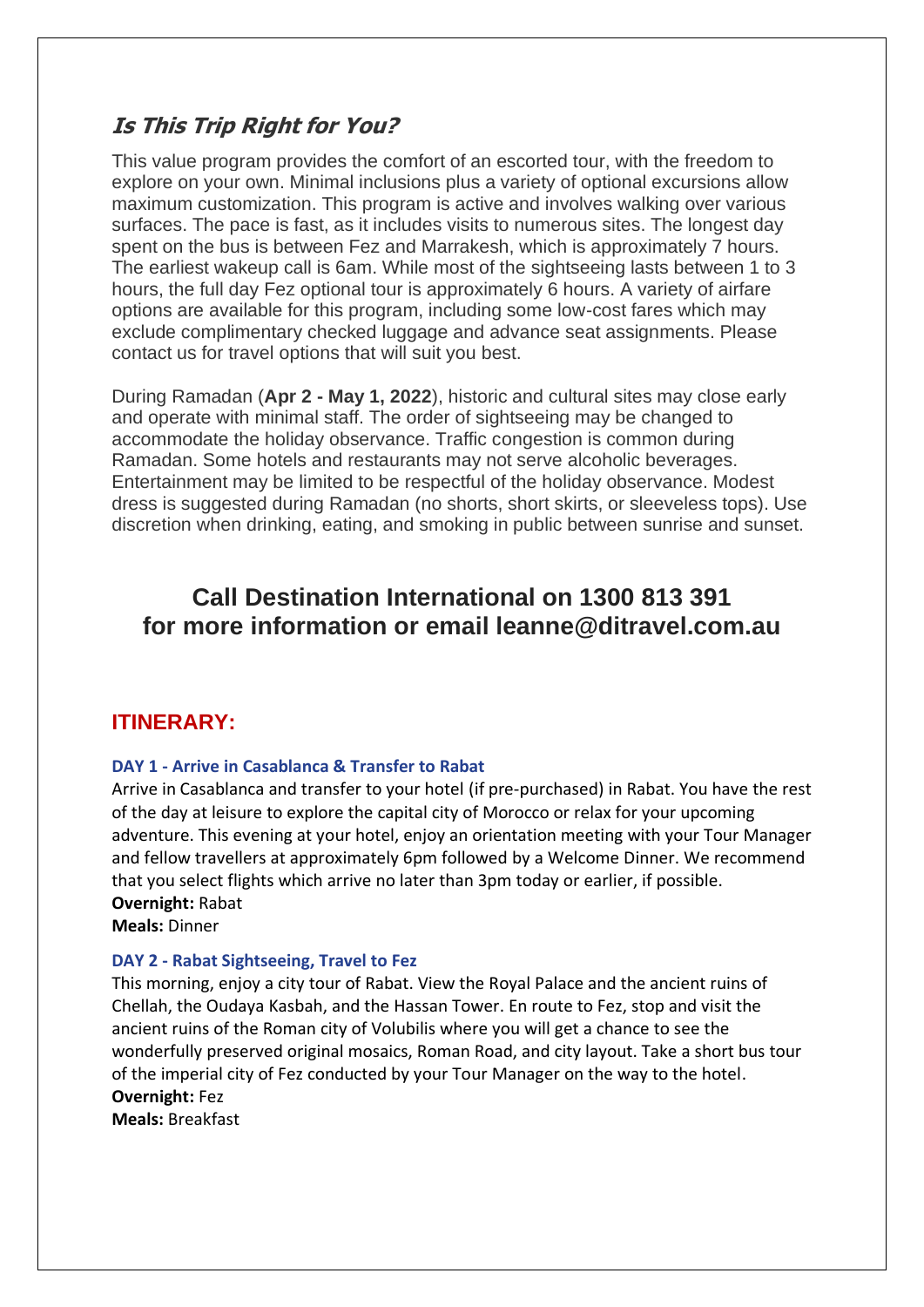#### **DAY 3 - Full Day in Fez**

Spend a full day at leisure to bravely wander the old medina yourself or choose to take the guided *optional* tour where you will visit the many hidden treasures of the medina that only a Moroccan guide can know. Fez served as the capital of Morocco for more than 400 years and is home to the University of Al Karaouine, the oldest operating university in the world. It is particularly famous for its tanneries and the Fes el Bali Medina. A short visit to the surrounding leather shops gives you the best view of the tanneries. View the Attarine Medersa, Moulay Idriss mausoleum, and visit the Nejjarine Fountains and Museum. Enjoy a breathtaking view of the ancient city of Fez from a hill overlooking the medina. Opportunities for shopping for authentic Moroccan carpets. Finally, view the exterior of the Royal Palace and walk through the famed Jewish quarter of the medina where you will get a chance to walk through one of the few remaining Jewish cemeteries in Morocco. Though the city has endured periods of hardship, it has emerged more vibrant than ever, boasting

its own distinctive culture, art, and even cuisine. *Optional: Full Day Fez (AM)* **Overnight:** Fez **Meals:** Breakfast

#### **DAY 4 - Travel to Marrakesh**

Depart the hotel early morning and drive to Marrakesh via highway. Kindly note that this will be the longest coach ride of your tour. Included will be sufficient rest stops for your comfort and a break for lunch on your own. Late afternoon arrival at your hotel in Marrakesh. The balance of the day is at leisure. Tonight, attend an *optional* horse-drawn carriage ride that takes you through the moonlit streets of Marrakesh ending at a popular restaurant. A typical Moroccan dinner is served while you listen to live music and watch an elegant belly dancing performance that caps off the night.

*Optional: Dinner with Horse-Drawn Carriage Ride (PM)* **Overnight:** Marrakesh **Meals:** Breakfast

#### **DAY 5 - Full Day in Marrakesh**

Enjoy a day at leisure to explore the city on your own or join the *optional* morning tour of Marrakesh. Begin at the 16th century Saadian Tombs, where Saadian royalty found their final resting place. Continue to the Koutoubia Minaret and the beautiful Bahia Palace. You will also have the opportunity to shop for authentic Moroccan argan oil, reputedly rich in nutrients and antioxidants beneficial to skin and hair, before strolling through the bustling Medina to Djemaa el Fna Square, the lively centre of the city. Then, perhaps join the *optional* camel ride. Experience the tranquillity of the Palmeraie, a palm oasis outside of Marrakesh, as you ride in Berber style through the valley of lush palm groves on a dromedary, a member of the camel family.

*Optional: Marrakesh City Tour (AM) Optional: Camel Ride (PM)* **Overnight:** Marrakesh **Meals:** Breakfast

#### **DAY 6 - Travel to Casablanca & City Tour**

After breakfast, travel to Casablanca and transfer to your hotel. Later this afternoon, tour Casablanca. Your half day sightseeing tour includes the exterior of the Hassan II Mosque\*; the largest Mosque in Morocco and the beautiful Corniche seaside. Take a moment to catch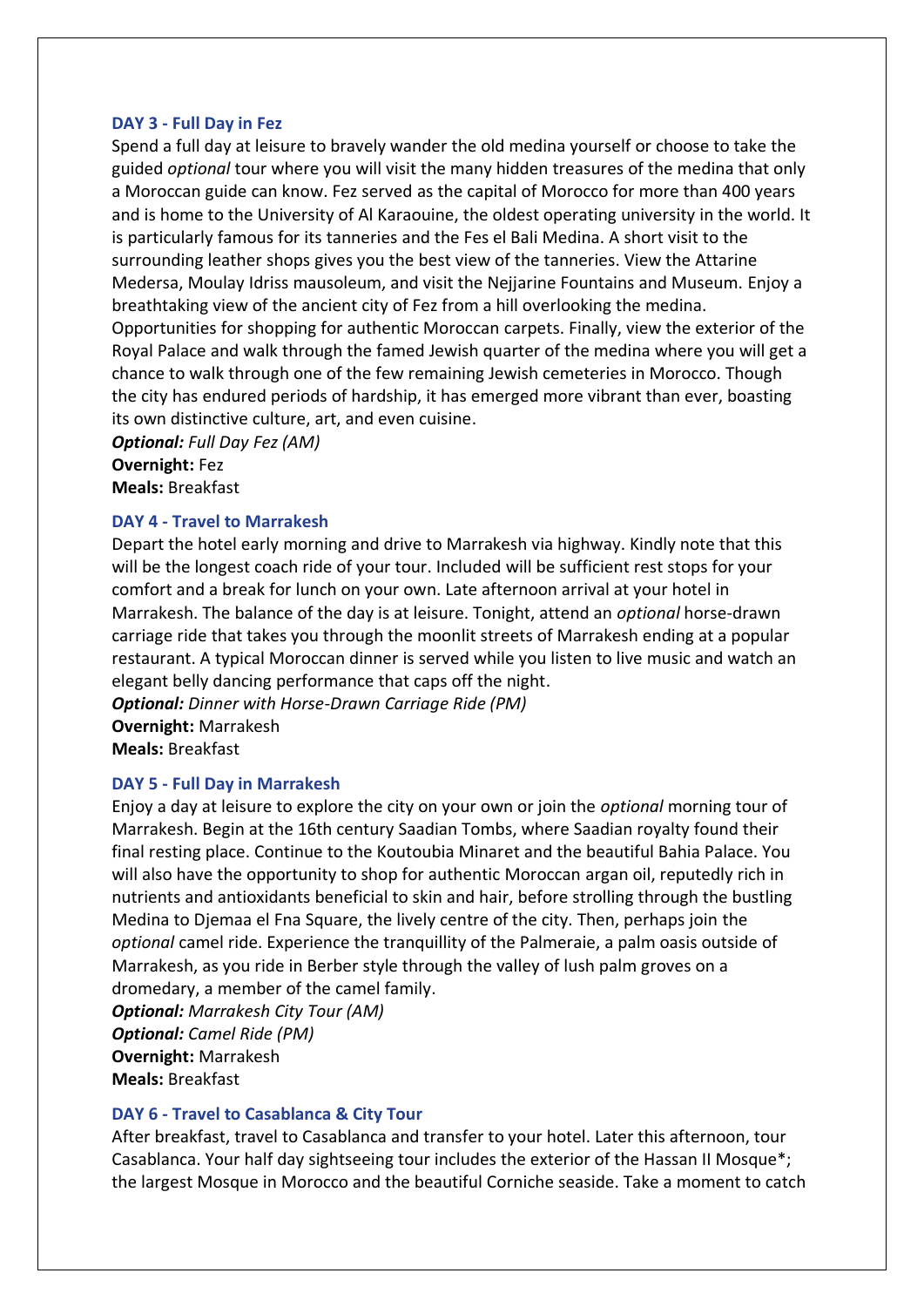your breath at the end of your Moroccan adventure to admire the serenity of the Atlantic Ocean. Continue on a short drive through the residential areas of Casablanca to the city centre to visit the Mohamed V Square, the Habous quarter and the Notre Dame de Lourdes Cathedral. Tonight, say goodbye to Morocco and your fellow travellers at a Farewell Reception.

*\*Hassan II Mosque is subject to unexpected closures for local religious observances. Details will be provided locally by your Tour Manager.*

**Overnight:** Casablanca **Meals:** Breakfast

#### **DAY 7 - Depart Morocco**

Transfer to the airport for your departure flight (if a transfer was pre-purchased). **Meals:** Breakfast

**Please note: The day-by-day descriptions published are intended as an indicative guide only. Travel by nature is unpredictable. Weather patterns, road conditions, public holidays, travel restrictions and a multitude of other factors may necessitate itinerary changes that ultimately are for the client's benefit. It is essential that clients are flexible and open minded in this regard.**

**Not ready to go home yet? We can help you see more and extend your holiday with great travel deals.**

**Call Destination International on 1300 813 391 for enquiries & reservations.**



# **ATAS Accreditation Number: A10718**

ATAS vets travel agents against strict criteria to ensure they meet certain standards, are reliable and professional businesses. ATAS agents need to meet high levels of business discipline, training, compliance with Australian Consumer Law and compliance with a strict code of conduct – ensuring your piece of mind when booking travel.

We have met these stringent requirements in order to become nationally accredited. Our accreditation means we are the best in the industry, credible and a professional business that takes pride in its staff being expertly trained. This means you can book your travel knowing you're in the safe hands of a trusted and reputable travel agent. Further information can be found at<http://www.atas.com.au/>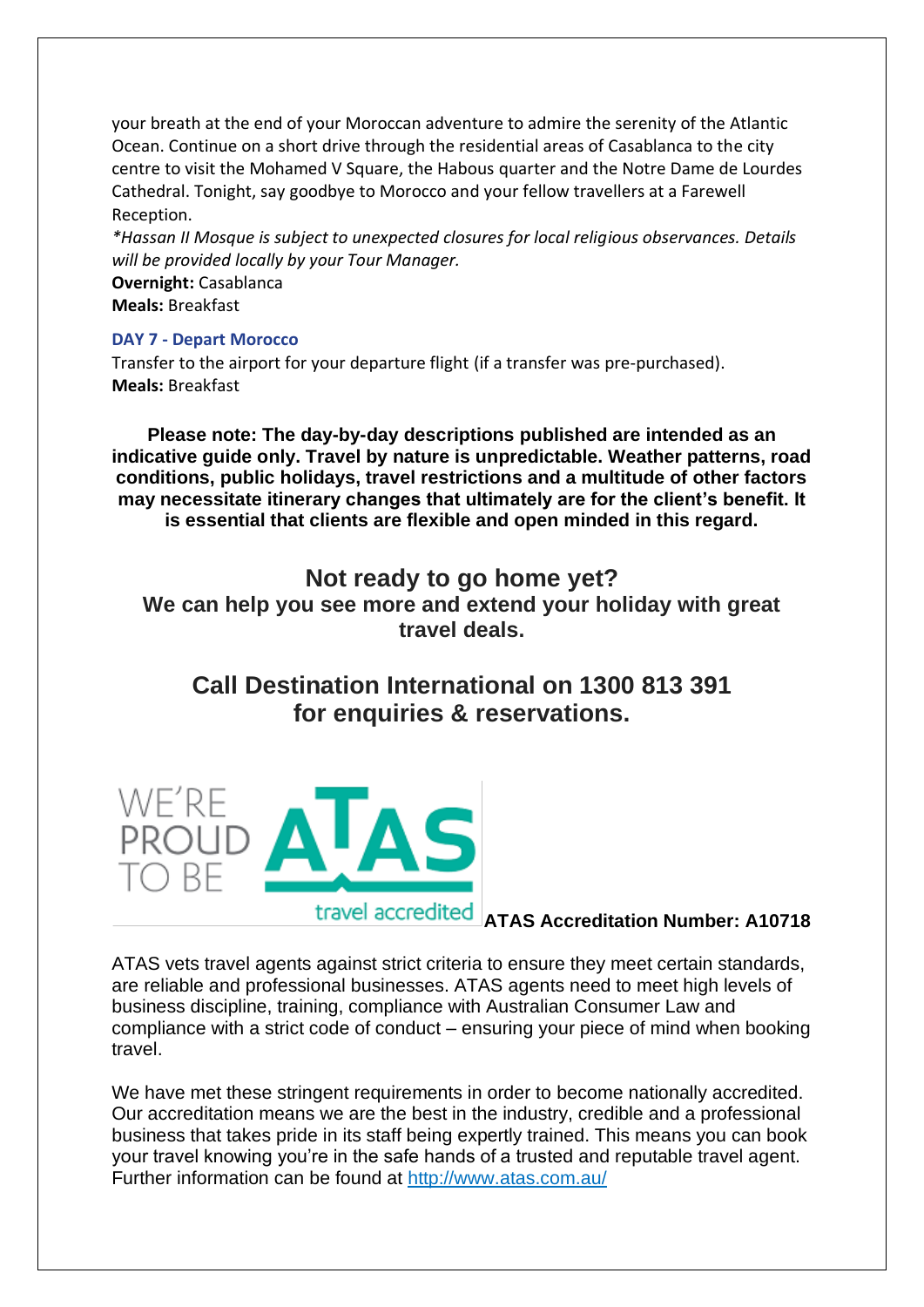#### **Affordable Holidays - HOW DO WE DO IT???**

We go directly to our overseas suppliers to source the best possible price and holiday for you. That's why our holidays are so affordable! There are many overseas operators that currently do not sell their holidays in Australia and we have approached these reputable businesses to represent them in our country. These travel professionals offer exceptional service and tours at just the right price. If you think you are paying too much for your travel arrangements, please give us a call, we will do our best to find you a holiday that fits within your travel budget.





# **DESTINATION INTERNATIONAL HOLIDAYS BOOKING CONDITIONS**

# *Applies to all bookings from 20 August 2020*  **Please read this information prior to making your reservation**

# *We request that you only make a booking if you agree with the following terms and conditions.*

Our full set of terms and conditions are listed below, which we highly recommend you read prior to make your holiday reservations. This is the contract under which both parties enter. Immediately following is a summary in brief for our customers.

- 1. Upon making a reservation with Destination International Holidays you will receive a booking form, which needs to be filled out and signed to confirm that you agree to the below terms and conditions.
- 2. Your booking will then be confirmed to you in writing and you will be required to pay a 50% deposit.
- 3. At this time, you must take out travel insurance for your holiday to protect you against any unforeseen circumstances.
- 4. 90 days prior to departure you will be asked to make the balance payment for your trip (you will be notified if your supplier requires earlier payment).
- 5. 14 days prior to departure you will be sent your travel documents via express post.

Destinations International Holidays operates a Client Trust bank account. This means that we do not hold onto your money. We pay the ultimate travel providers (Suppliers) of your travel services the funds for your holiday. The Suppliers include airlines, tour operators, cruise lines, transport companies, hotels etc. We are required to pay the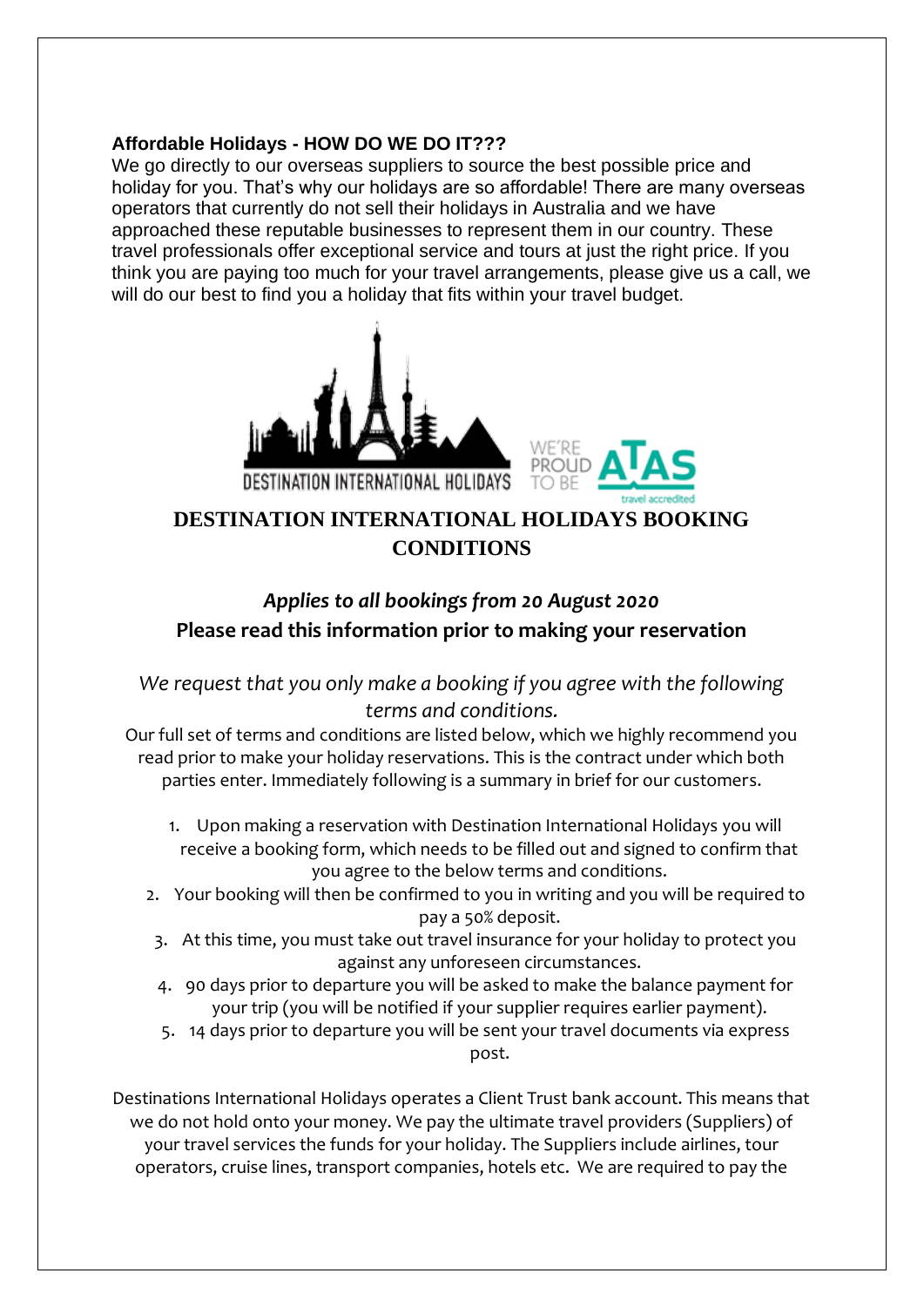Suppliers deposits and final payments to secure your booking and in some instances these items are non-refundable.

If you wish to cancel you must notify us of your cancellation in writing. We will then write to the Suppliers to cancel your booking and request a refund (if applicable) for any elements of your holiday that are refundable. You will need to make an insurance claim for any travel arrangements that are non-refundable. If you have any issues during the refund or cancellation process, you have 30 days to contact our office in writing to lodge a complaint so an immediate resolution can be found for you.

# **1. AGREEMENT**

This agreement is between you and Destination International Holidays Pty Ltd - ABN 38 154 788 155 (DI Travel, us/we/our). Customer, passenger, you or your, references the person who books or pays for travel services and includes all persons intending to travel. By booking any travel service with us, you have agreed to be bound by these terms and conditions.

# **2. ROLE OF DESTINATION INTERNATIONAL HOLIDAYS**

Destination International Holidays sells various products and/or services on behalf of our third party suppliers and travel providers, including (without limitation) airlines, coaches, rail and transport operators, accommodation, tour operators, tour guides or the providers of any other product or service, referred to throughout as 'Suppliers'.

Our services consist of booking and co-coordinating the products and/or services offered by the Suppliers. Destination International Holidays facilitates a direct contractual relationship between you, the customer, and each Supplier. You are responsible for reading the Suppliers' terms and conditions before paying for your booking or reservation.

Destination International Holidays does not guarantee the performance of the product/services offered by Suppliers and we will not be liable in the event that you suffer loss, injury or disappointment by reason of any acts or failings of any Supplier. In such case your remedy will lie against the Supplier.

The tour information which we supply to you is provided by the Suppliers. We accept no liability for any inaccuracies or misrepresentations contained in such material. We do our best to verify the information provided to us by suppliers, but we cannot guarantee its accuracy on all occasions. All photos and videos in our brochures and on our website are for representational purposes only.

In accordance with these booking conditions Destination International Holidays will perform our duties with reasonable attention, care and expertise. To avoid any doubt, these terms and conditions apply to communications and/or bookings made directly with our consultants, whether over the phone, by email, via social media/online chat, in-store, and online via our website.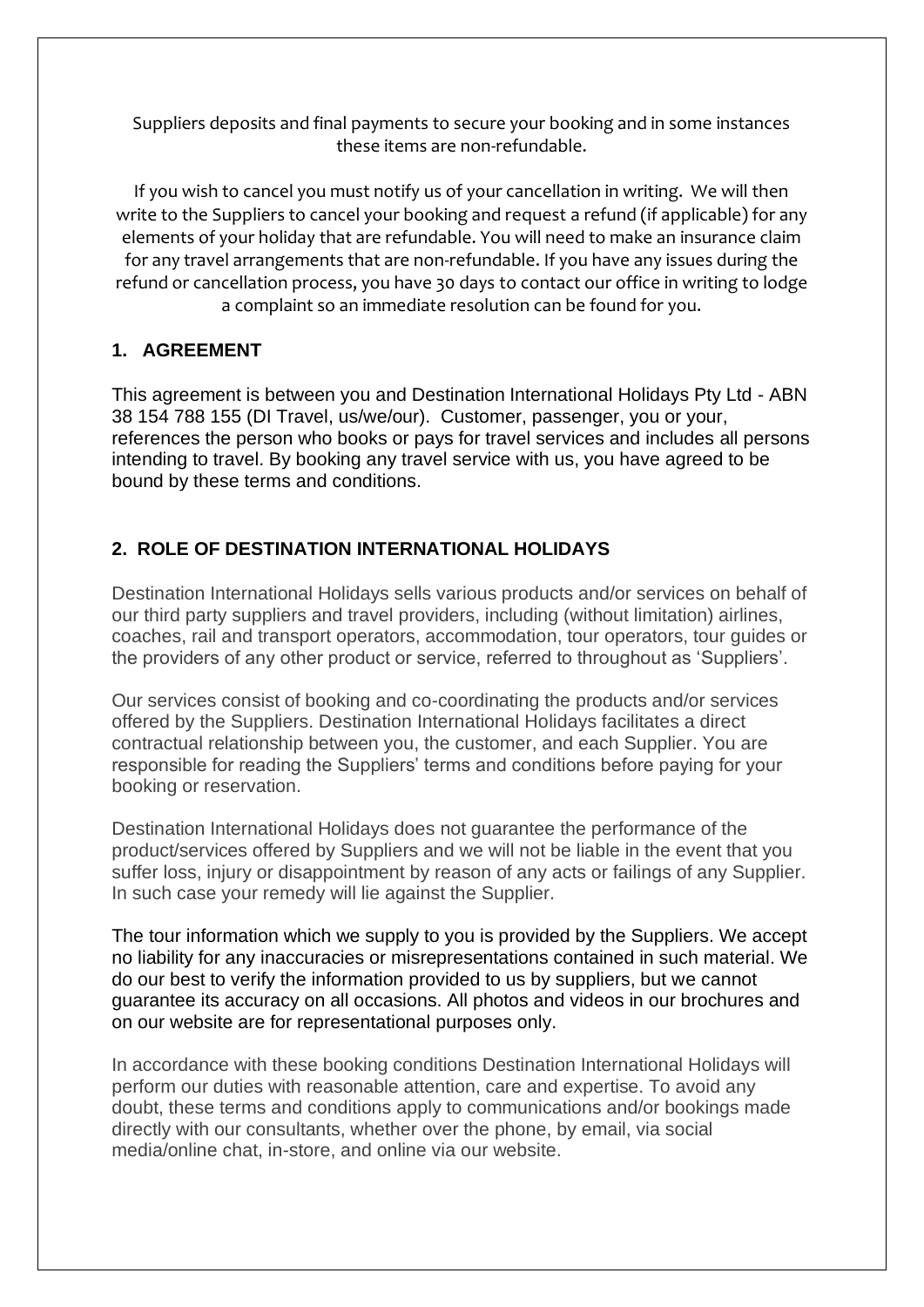Subject to the Australian Consumer Law, Destination International Holidays will not be liable for any loss or damage, injury, delay, inconvenience, or expense caused by a Supplier. Destination International Holidays will not be liable for events beyond its control or the control of the Suppliers including, without limitation, strikes, accidents, pandemics or outbreaks of infectious diseases, acts of war or terrorism, civil or military disturbances or force majeure (Acts of God).

#### **3. PRICES & PAYMENT**

All prices of our published travel deals are listed in Australian Dollars (AUD) unless stated otherwise. The published prices include all Australian taxes, charges and service fees, including GST (where applicable). All prices are subject to availability and can be withdrawn or varied without notice.

A deposit is required to confirm your booking (amount varies depending on package booked). Receipt of deposit will be taken as an understanding by Destination International Holidays that the customer has checked their confirmed travel arrangements and has read and agreed to the terms and conditions.

Balance payment is required 90 days prior to departure and you will be notified if suppliers requirement earlier payment.

Cruise bookings will require the balance payment to made 120 days prior to departure. Typically, all payments are non-refundable.

Failure to pay by the date advised by Destination International Holidays may result in your bookings being cancelled.

Destination International Holidays accepts payment via bank transfer or credit card. Additional surcharge will be added to payments made by credit card. Please check with us for current charges. When your credit card is processed by Destination International Holidays you agree to not have your payment 'charged back' or reversed by your credit card provider where the services have been provided. If paying by bank transfer, please note that your order is not secured until the funds clear into our account.

Some additional extras, supplements, and/or surcharges may be payable after making a booking, as advised by your travel consultant. The price payable is also subject to a number of other factors including any customisations and additions made by you, changes to travel arrangements, currency fluctuations, fuel surcharges, government taxes, levies and airfare increases. We reserve the right to adjust any fees, charges or prices as necessary to reflect a material cost increase. Once full payment has been received by Destination International no surcharges in respect to currency fluctuations will be applied.

We reserve the right not to honour any published prices that we determine were erroneous due to printing, clerical or electronic error, except in the case of manifest error by us. In the event of a price decrease, we are not obliged to refund you to match any subsequent price reduction after booking confirmation.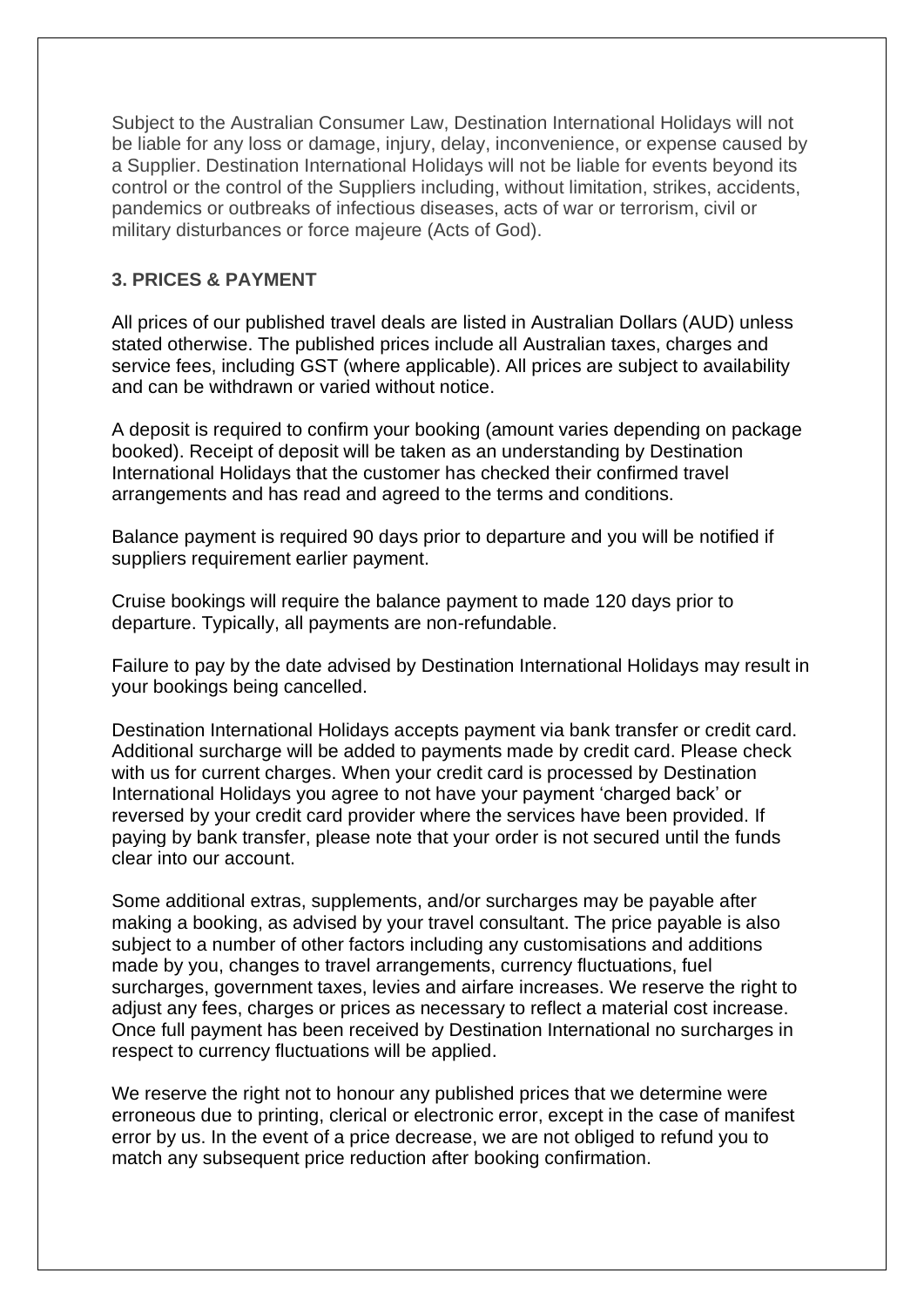Travel deals are typically promoted as a base 'per person' price calculated on twin share (i.e. 2 people sharing a room).

All other mandatory surcharges including but not limited to solo traveller surcharges, departure date and/or city surcharges, the selection of additional optional extras, other government taxes, levies or gratuities are in addition to the listed base price as per the terms of the travel deal.

#### **4. TRAVEL INSURANCE**

You should take out comprehensive travel insurance immediately after making a booking, as Destination International Holidays has a strict [Cancellation and Refund](https://www.ditravel.com.au/wp-content/uploads/2020/08/DIH-CANCELLATION-AND-REFUND-POLICY-2020.pdf)  [Policy.](https://www.ditravel.com.au/wp-content/uploads/2020/08/DIH-CANCELLATION-AND-REFUND-POLICY-2020.pdf) Purchasing a comprehensive policy can help to protect yourself and any other persons intending to travel from unforeseen circumstances or the inability to travel through your insurer's cancellation cover.

If you make a booking with Destination International Holidays and decline travel insurance, you may be required to sign a disclaimer.

Please note that some credit card providers will provide the card holder with travel insurance. Where you are paying for all or any part of the services arranged through us by credit card and you intend to use travel insurance supplied by the credit card provider you acknowledge that Destination International Holidays has offered you travel insurance and that you waive any claim against Destination International Holidays in respect of any loss or damage you may suffer as a result of you failing to take out any or adequate travel insurance.

Destination International Holidays has no responsibility for and excludes all liability in relation to your Insurance claims. Destination International Holidays recommends travel insurance (where available) against loss of deposits through cancellation charges, baggage loss, medical expenses, theft and the insolvency of Destination International Holidays or any of the Suppliers and including protection against a Force Majeure Event or for any other requirements specific to your travel plans.

Destination International Holidays makes no representations or guarantees concerning reimbursements of funds paid by you under any insurance claim. You agree not to hold Destination International Holidays responsible for any decision made by insurers, and/or by any Suppliers, or requirements of any overseas country or governmental authority or overseas laws and policies. Insurance providers are considered as a third-party, any contract is between you and the selected provider.

# **5. FEES, CHARGES & REFUNDS**

#### **5.1 Amendments & changes to bookings**

If you wish to change a confirmed reservation or booking you are likely to incur fees. In some cases, it may not be possible to change a booking or to cancel, or it may be uneconomic for you to do so. You should always check the cost before requesting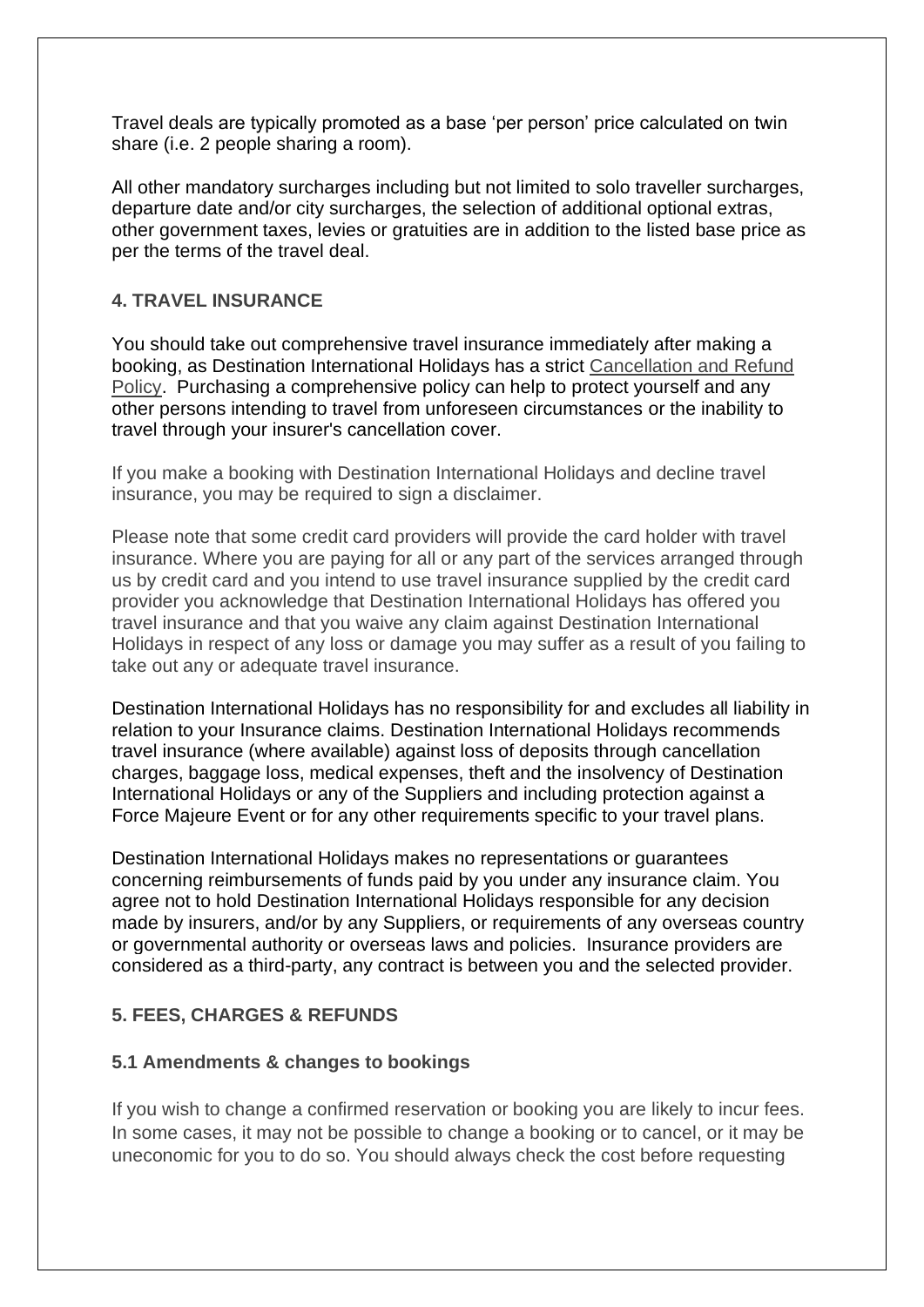changes to your travel arrangements. Please read the terms and conditions of the Suppliers which apply to your travel arrangements.

Any amendment or deviation from advertised travel deals and/or quotes will incur a fee of \$150 per person.

Should you need to alter your confirmed reservation, there will be an automatic fee charged of \$150 per person per amendment or transaction. Additionally, there may be cancellation fees levied by the Supplier or fees may be applicable where arrangements have been pre-purchased. In addition, we charge:

- \$50 per person for all airline seat reservations and baggage charges plus any airline fees.
- \$100 per person for all Tourist visa processing plus the cost for the visa fee.
- \$75 per person to reissue any travel documents lost in the mail.
- \$100 per person to process travel insurance claims and provide a statement for your insurance company.
- \$50 per person travel document printing fee

#### **5.2 Cancellation fees**

If you cancel a confirmed reservation or booking the Supplier is likely to charge you a cancellation fee. Further, some tickets may be non-refundable or non-transferable. It is important to check the position with us before you confirm arrangements and/or before you cancel any confirmed bookings. Please read the Supplier's special conditions in relation to your travel arrangements.

All proposed cancellations must be communicated to Destination International Holidays in writing as soon as they become known, and must be validated and authorised by Destination International Holidays.

Destination International Holidays will charge a 15% cancellation fee on all refundable portions of a cancelled tour. You acknowledge that the Destination International Holidays service fee is fair remuneration for the work done by Destination International Holidays in arranging your travel arrangements.

#### Cancellation fees will be levied relative to the amount of notice given as follows:

| Days Notice   90 or more |                                                  | 89-75   74-65   64-1 |             |
|--------------------------|--------------------------------------------------|----------------------|-------------|
|                          | Loss of Deposit and 50% loss of fare   75%   85% |                      | $\mid$ 100% |

The above are Destination International Holidays cancellation fees. Airlines and Tour Operators may have additional fees. Transfer of a confirmed booking to another tour or departure date is deemed a cancellation of the original booking. There will be no refund for cancellation of unused services on or after commencement date. Please note that employees of any overseas suppliers are not authorised by Destination International Holidays to make any undertakings to our clients in respect of refunds or other matters.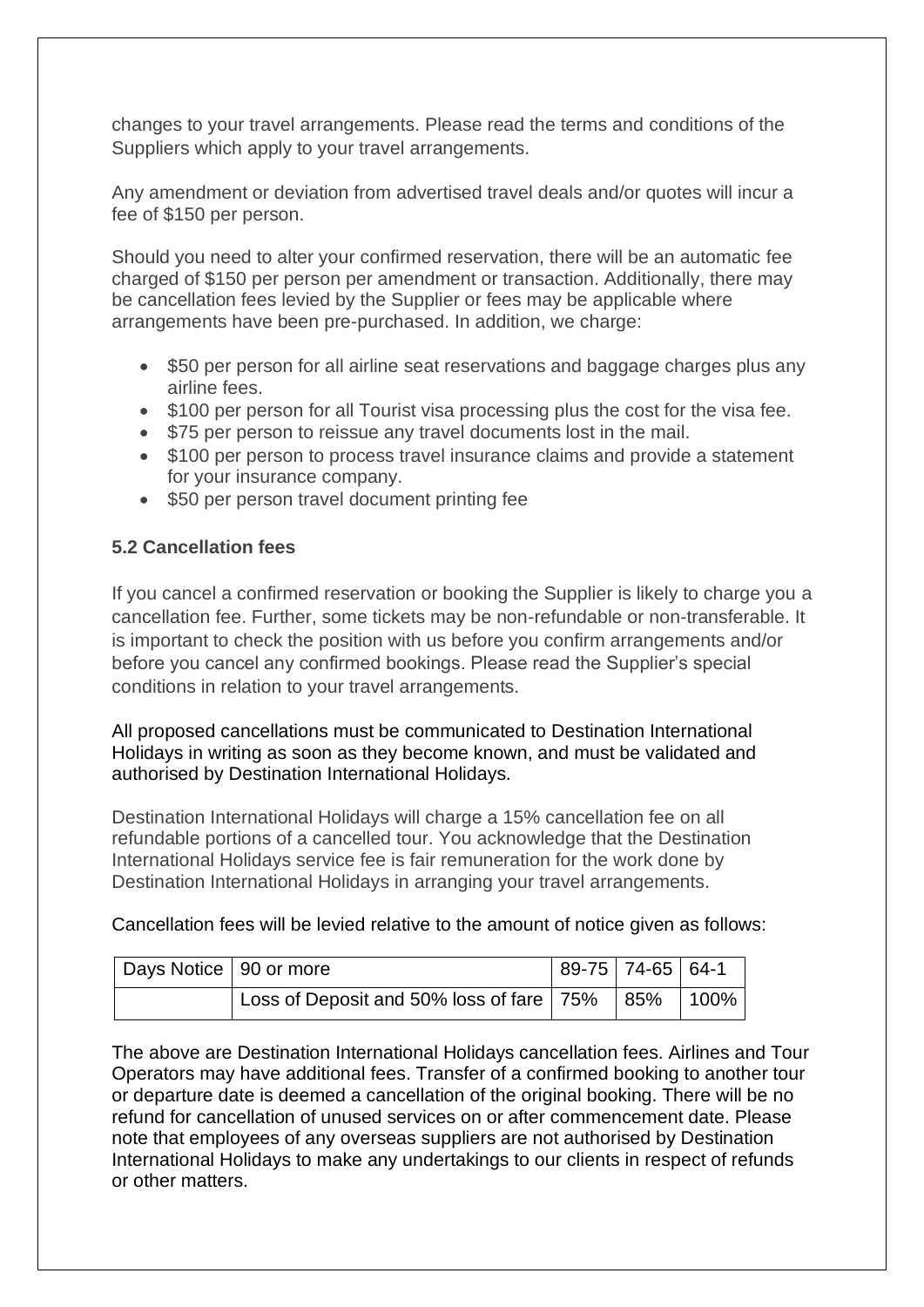# **5.3 Refunds**

If your travel arrangements are cancelled for any reason (including force majeure) after you have paid, no refund will be available to you until Destination International Holidays receives the monies from the Supplier involved. In most cases, the Supplier will charge a cancellation fee and in some instance you may not be able to claim a refund.

Destination International Holidays is not responsible for any delays by a Supplier in processing a refund. You should be aware that airlines may take a significant time to process a refund.

Should the price of an airfare, cruise or tour be reduced after you have made payment your right to a refund (if any) is governed by the terms and conditions which apply to the airfare, cruise or tour as determined by Supplier.

Unless otherwise stated in your costings and itinerary document in addition to any fee charged by a Supplier, Destination International Holidays will charge you a fee to process a refund request. Destination International Holidays earns commissions and/or charges service fees in making your travel arrangements. Destination International Holidays reserves the right to retain the commissions and service fees that is earned on your booking from any refund should your booking be cancelled for any reason (including for force majeure).

Please contact Destination International Holidays on 1300 813 391 for further information with respect to cancellation queries or for full details please refer to our [Cancellation and Refund Policy.](https://www.ditravel.com.au/wp-content/uploads/2020/08/DIH-CANCELLATION-AND-REFUND-POLICY-2020.pdf)

# **6. PASSPORT & VISA REQUIREMENTS**

Prior to confirming your travel arrangements, you should check your passport and establish that it will remain current for the entire period of your travel.

It is the responsibility of each member of the travelling party to ensure that they have a valid passport and the necessary visa/s for the destination/s to be visited.

Destination International Holidays recommends all travellers prior to making a booking, understands the entry and exit rules of the destination(s) they are travelling to. To check, as an Australian Passport holder the destination's advice please go to [https://smartraveller.gov.au](https://smartraveller.gov.au/)

Certain countries require that your passport remains valid for a period of up to twelve months after the date upon which you are scheduled to leave such country. You may be denied entry to a country if your passport expires within 12 months. You should clarify visa requirements with the Embassies of the countries that you plan to visit as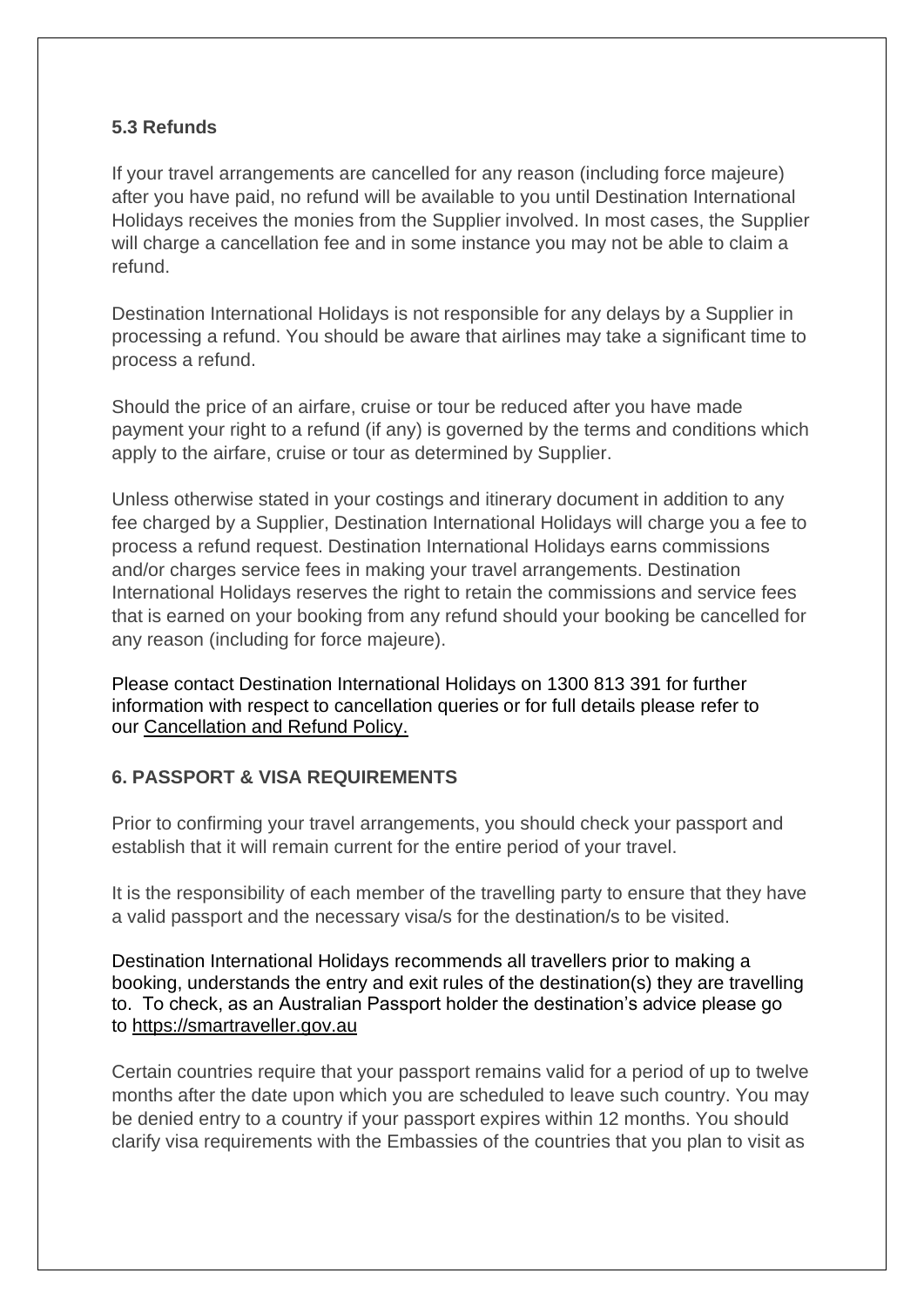certain countries may require you to take out a visa dependant on whether you are travelling on an Australian or a foreign passport.

The authorities in some countries (including The USA) require holders of Australian passports to take out a visa for entry into their country where the traveller has been sentenced or imprisoned or been convicted of certain types of criminal offence. A visa may be required where a contagious disease or a serious health problem exists.

Re-entry visas will/may be required for travellers leaving Australia holding a foreign passport. If you hold a foreign passport then it is your responsibility to make your own enquiries and satisfy yourself as to the position in regard to your passport and/or visa requirements before leaving Australia.

If you do not obtain the correct visas, for whatever reason, you will be liable for any associated expenses, fees, penalties, costs, liabilities, damages or losses and are not entitled to a Destination International Holidays refund as this decision is outside of the control of Destination International Holidays.

# **7. HEALTH & VACCINATIONS**

All customers must be well enough to travel (whether physical, medical or otherwise). It's your responsibility to ensure that you're aware of any specific health requirements for your travel destination(s) prior to making a booking and be responsible for ensuring that any applicable needs can be met during travels.

This includes understanding whether you are authorised to carry or use certain medications and or medical/mobility equipment (including batteries with respect to flights and cruises) and/or whether you are required to provide supporting medical documentation such as prescriptions or medical certificates.

For some countries, a failure to disclose a health condition, proof of vaccination or a medical certificate may result in the applicable country/airline/cruise refusing you entry/boarding, or in you being detained, expelled or repatriated from the applicable country at your cost.

If you have any concerns regarding health requirements of the travel destination(s), we suggest you refer to your health professional and/or the Department of Foreign Affairs and Trade (DFAT) 'Smart Traveller' service prior to placing an order. We recommend that you contact DFAT or visit their

website [www.smartraveller.gov.au](http://www.smartraveller.gov.au/) [f](http://www.smartraveller.gov.au/)or current advice. You can also register your travel plans with DFAT so you're easily contactable in case of

emergency. Destination International Holidays does not provide any medical advice.

#### **8. CHECKING TRAVEL ARRANGEMENTS**

We have exercised care in putting together the arrangements requested by you in regards to your travel and accommodation. It is important, and your responsibility, to check all of the documentation provided to you in relation to your proposed travel and accommodation to ensure that it fully meets with your requirements and to ensure that there have been no misunderstandings.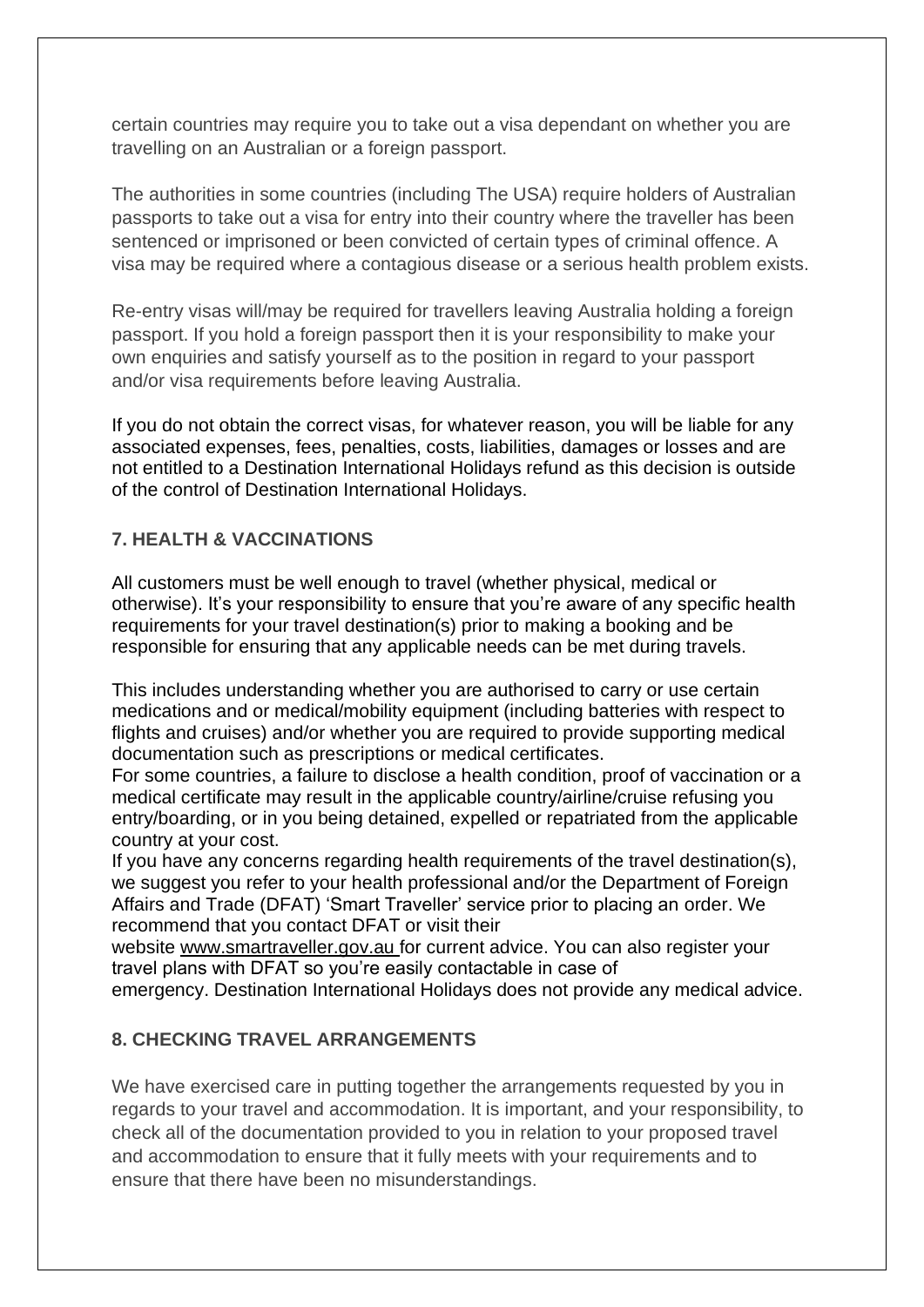All documents must be issued in the exact name of the passport holder (for international travel) or personal identification. You may be denied carriage if the name varies.

- We strongly recommend that you contact your airline prior to any travel to ensure that the scheduled departure time has not changed.
- We strongly recommend that you familiarise yourself with current travel advisories/information from [smartraveller.gov.au](https://www.smartraveller.gov.au/) before you travel.
- Payment of any excess baggage charges is the traveller's sole responsibility.
- Carry on baggage is subject to security rules on the carriage of various items. It is your responsibility to check with the relevant authorities.

Destination International Holidays shall use reasonable commercial endeavours to provide travel documentation 14 days prior to the first travel departure date.

Please note, for customers who require these documents earlier for Visa applications please notify Destination International Holidays in advance. Destination International Holidays is not responsible for your failure to obtain a visa in this or any circumstances, including if you are overseas. Only in exceptional circumstances will Destination International Holidays provide early release of flight itineraries prior to the supply of Travel Documentation.

# **9. LIABILITY & RESPONSIBILITY**

# **9.1 Limitations of Liability**

We arrange your holiday, which will be provided by Suppliers that we understand (having made reasonable inquiries) are reputable and operate in accordance with the required standards of their local authorities. The scope of our services and our obligation to you is strictly limited to the agent services. We do not operate the products and/or services that you may receive during travel, all of which are provided by Suppliers.

The travel documents and products and/or services are provided subject to the Suppliers' Terms, conditions and limitations (some of which may exclude or limit liability in respect of death, injury, delay, loss or damage to passenger's person and/or effects), which may not be expressly the subject of our contractual agreement. To the maximum extent permitted by law and subject to the following, we accept no liability or responsibility in connection with Supplier terms, conditions or limitations and do not make or give any warranty or representation as to their content or standard. Any legal recourse you may have in respect of those travel products is against those Suppliers and not against Destination International Holidays. Your legal rights in connection with the provision of travel products and services are against the specific Supplier and, except to the extent a problem is caused or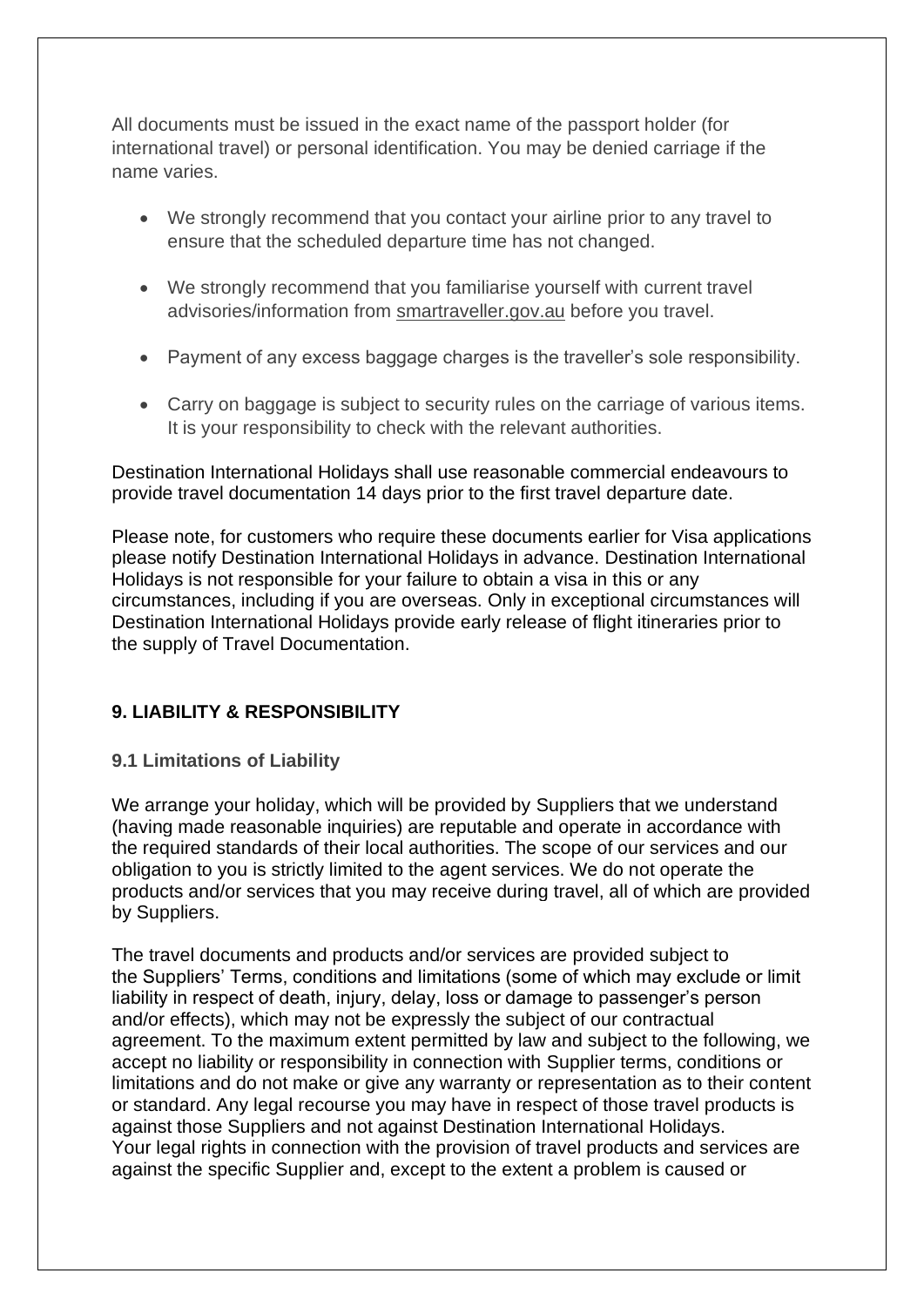contributed to by negligence on our part, are not against us. Specifically, if for any reason (excluding negligence on our part) any Supplier is unable to provide the travel arrangements that you have purchased, your rights are against that Supplier and not against Destination International Holidays. This includes (without limitation) where Travel Deals cannot be supplied or itinerary changes occur or any other loss or damage suffered by the customer due to delay, cancellation, or disruption in any manner caused by the laws, regulations, acts or failures to act, demands, orders, or interpositions of any government or any subdivision or agent thereof or other authorities, or by acts of God, strikes, severe weather, fire, flood, war, rebellion, terrorism, insurrection, sickness, quarantine, epidemics,

pandemics, failure of equipment or machinery, theft, malevolent acts or any other cause(s) beyond our control (each a Force Majeure Event).

In some circumstances, wherever possible, we will use reasonable endeavours to arrange the supply of comparable travel products and services and itineraries. In the absence of our own negligence, we are not liable for any cancellations, diversions, substitution of equipment, variations, postponements, or any other acts, omissions or defaults by Suppliers, nor for any consequences thereof, including but not limited to changes to services, itineraries, accommodation or facilities.

Nothing in the Terms & Conditions is intended to limit, exclude or modify or purport to limit, exclude or modify the statutory implied guarantees/warranties that cannot be lawfully limited, excluded or modified as provided under the *Competition and Consumer Act 2010* (Cth) including the statutory consumer guarantees under the Australian Consumer Law or similar laws in the State and Territories of Australia. If any warranties are implied by law that cannot be excluded, then to the maximum extent permitted by law our liability for breach of such warranties is limited to, at our option:

- (a) in the case of products:
	- (i) the replacement of the products or the supply of equivalent products; or
	- (ii) the payment of the cost of replacing the products or acquiring equivalent products; and
- (b) in the case of services:
	- (i) the supply of the services again; and
	- (ii) the payment of the cost of having the services supplied again.

# **9.2 Responsibility**

Destination International Holidays reserves the right to vary, withdraw or cancel any Travel Deals by written notice in the event they cannot be supplied or the itinerary is changed due to a Force Majeure Event or other events which are beyond our control.

To the maximum extent permitted by law, except where caused or contributed to by negligence on our part, Destination International Holidays is not and does not accept any responsibility or liability in contract, tort or otherwise for any injury, illness, death, cost, loss, damage (including but not limited to loss or damage to persons, baggage and property), delay, diversion, substitution of equipment, variation,

postponement, liabilities, expense or inconvenience arising directly or indirectly from or in connection with:

(a) the acts, errors, omissions, default or negligence of Suppliers or other third parties including government authorities, airlines, coach, rail or cruise operators, land carriers, hoteliers or any other suppliers, nor for any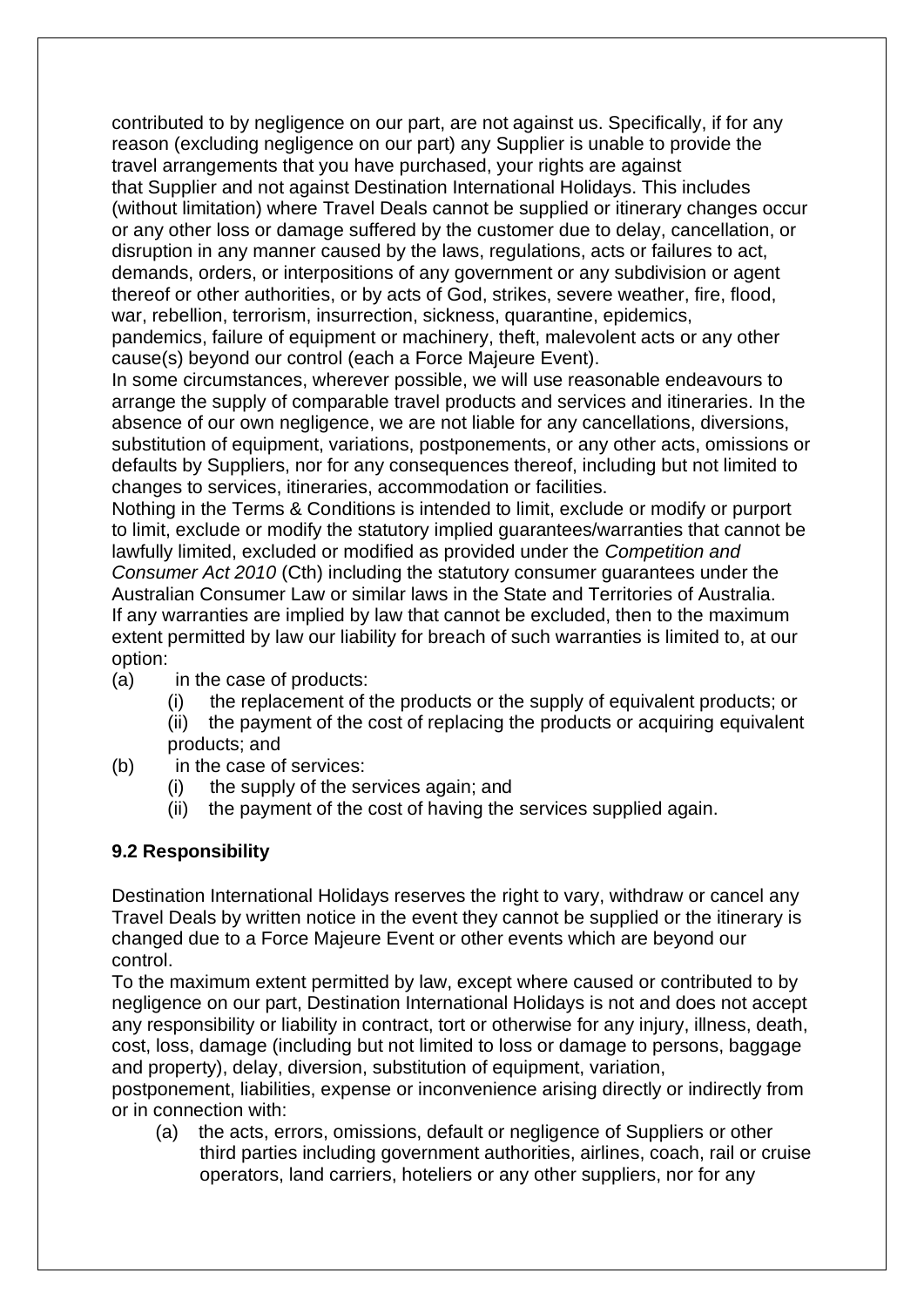consequences thereof, including but not limited to changes to or lack of availability of transport, services, accommodation or facilities; or

(b) a Force Majeure Event.

To the maximum extent permitted by law, Destination International Holidays is not and does not accept responsibility and shall not be held vicariously liable for the intentional or negligent acts of any persons not employed by us, including (without limitation) all Suppliers, nor for any intentional or negligent acts of our employees committed while off duty or outside the course and scope of their employment. Destination International Holidays is not and does not accept responsibility for any criminal conduct by any Suppliers or third parties.

To the maximum extent permitted by law, Destination International Holidays is not and does not accept responsibility or liability for any requirements, terms or conditions of any Supplier or other third parties who provide travel products or services in the course of your holiday. All bookings made by Destination International Holidays with Suppliers or other travel product or service providers on your behalf are subject to the requirements, terms and conditions of those persons which may not be expressly the subject of our contractual agreement, particularly in relation to the applicable laws, policies and requirements of any government, governmental authority or employee including visa, entry, exit or transit requirements. Destination International Holidays is not and does not accept any liability or responsibility for your acts, omissions, defaults, conduct, state of health, condition or circumstances, or failure to comply with the terms, conditions and requirements of any Suppliers or other third party travel products or suppliers, or country or governmental authorities, or any of their officials, servants or agents. If you decide that you do not wish to visit a country or part of a country you had intended to visit because of any law, condition or requirements of Suppliers or any country or governmental authority, official, servant or agent, or because of circumstances beyond our control (and including any Force Majeure Event), you are responsible for any costs, expenses, charges, fees, losses or damage incurred as a consequence and any cancellation or amendment fees.

In relation to any responsibility or liability which cannot be excluded by law or despite the limitations above, if Destination International Holidays is found liable for any loss, damage, cost, liability or expense which arises out of or in any way is connected with any of the occurrences described above, then to the maximum extent permitted by law Destination International Holiday's liability will in no event exceed, in the aggregate, the greater of:

- (a) the amounts you paid to Destination International Holidays in connection with the travel products or services; or
- (b) AU\$100.00

# **10. COMPLAINTS**

We are committed to addressing complaints quickly and effectively. If a problem occurs whilst you are travelling you must attempt to find a resolution locally with the relevant Supplier within 24 hours. You will also be provided with our 24-hour emergency contact phone number for our office. Failure to seek to resolve the problem within 24 hours may result in any following claim for a refund (where available) being reduced or denied.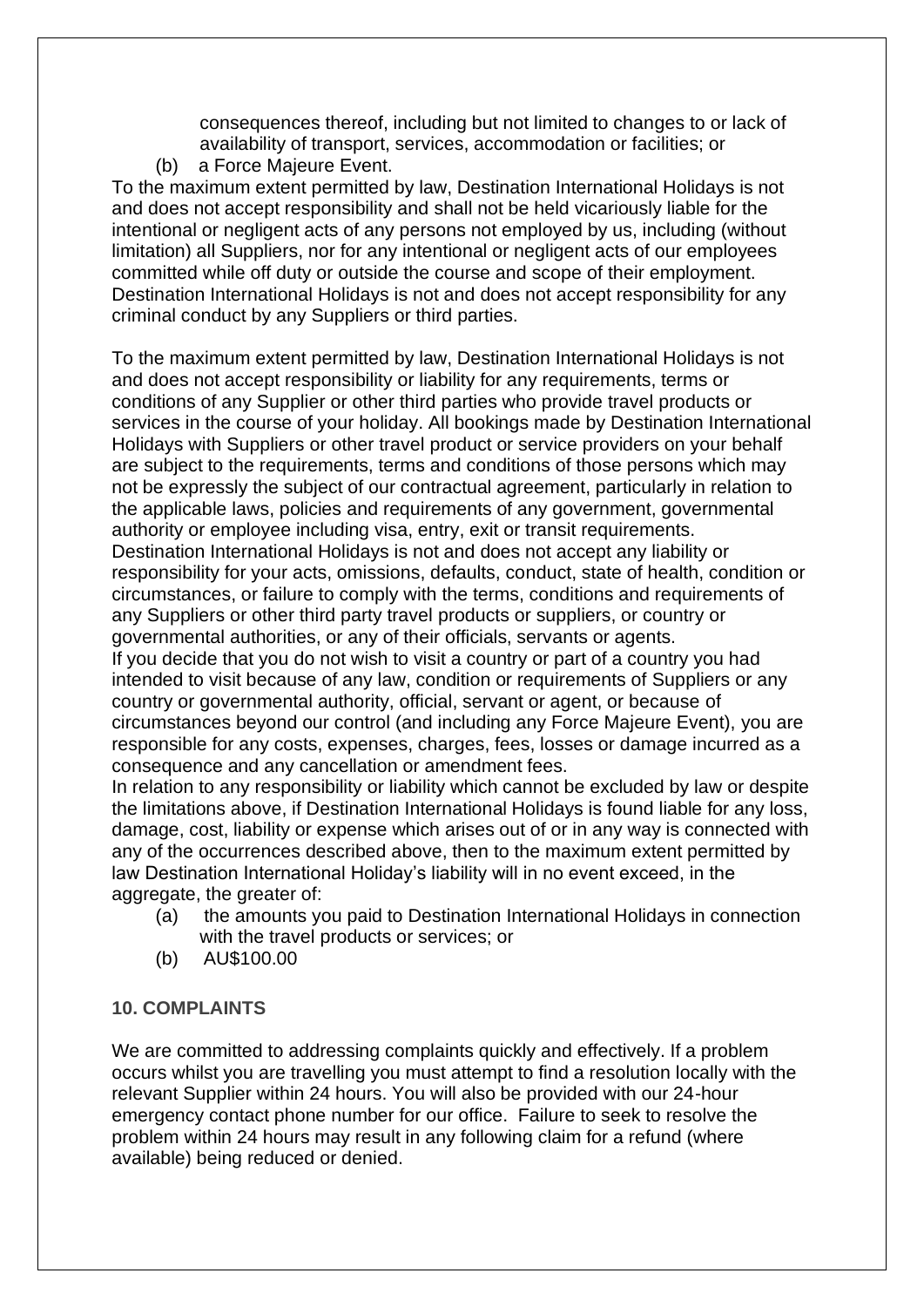Complaints related to travel arrangements booked by Destination International holidays must be received in writing by our office within 30 days from the date that the incident occurred. Complaints made through any other channel will not be accepted. Failure to lodge a complaint within this time period may result in any following claim for refund (where available) being reduced or denied. You must attach all relevant receipts and supporting documentation, including efforts made with the Supplier to resolve it. All refund claims are subiect to our Cancellation and [Refund Policy.](https://www.ditravel.com.au/wp-content/uploads/2020/08/DIH-CANCELLATION-AND-REFUND-POLICY-2020.pdf)

# **11. SEVERABILITY**

In the event that any term or condition contained in these Booking Conditions is unenforceable, or void by operation of law or as being against public policy or for any other reason, then such term or condition shall be deemed to be severed from this contract or amended accordingly only to such extent necessary to allow all remaining terms and conditions to survive and continue as binding.

#### **12. PRIVACY POLICY**

Our [Privacy Policy](https://www.ditravel.com.au/wpautoterms/privacy-policy/) governs the collection, use and disclosure of your personal information by us. The Privacy Policy forms a part of these Terms & Conditions.

#### **13. NO ASSIGNMENT**

You must not assign, transfer or novate these Terms & Conditions or any rights or obligations under these Terms & Conditions without the prior written consent of Destination International Holidays.

#### **14. NO WAIVER**

You may not rely on our words or conduct as a waiver of any right unless that waiver is in writing and signed by Destination International Holidays.

#### **15. APPLICABLE LAW**

The laws of Victoria, Australia govern these Booking Conditions to the fullest extent allowable. Any disputes must be initiated in the courts of Victoria, Australia.

> **Destination International Holidays 920 Glenferrie Road, Kew VIC 3101 Telephone: 1300 813 391 [www.ditravel.com.au](http://www.ditravel.com.au/)**